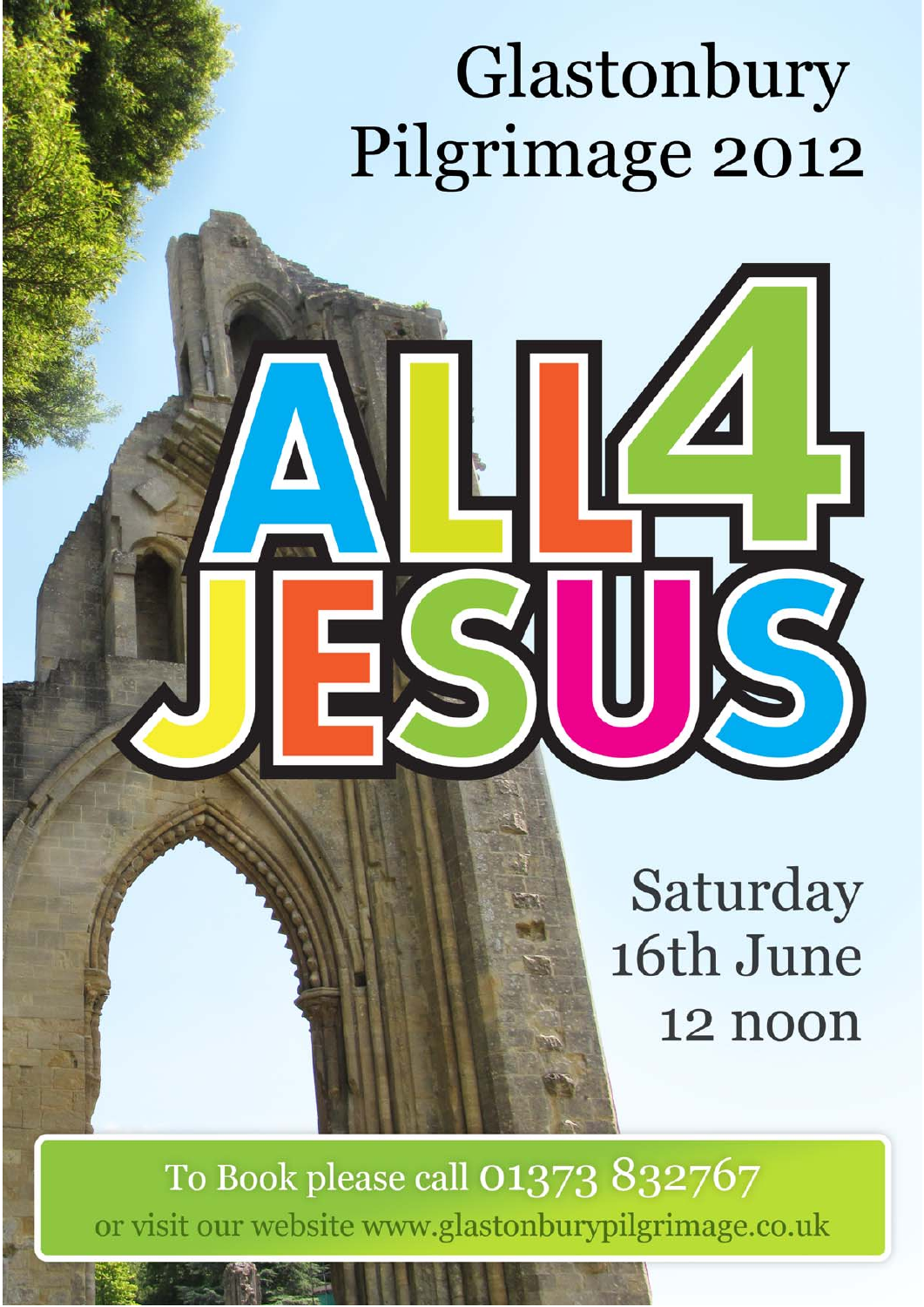## **Glastonbury Pilgrimage Association**

From: The Secretary, Mrs Jane Hill, Littlecot, Frome Road, East Horrington, Wells, BA5 3DR Tel: 01749 675668 email: janehill546@aol.com

## **Dear Pilgrim,**

I am delighted to tell you that the pilgrimage is back on and will take place on Saturday 16<sup>th</sup> June 2012 and I hope that this pack will give you all the information that you need.

Due to a computer crash, we have lost the most up to date mailing list. This means, I am sure, that some pilgrims who had asked us to remove their names from the list or who had moved may receive this. I am really sorry if this has happened. I would be grateful if you could let us know if you wish to remain on the distribution list by contacting Fr Darren Smith direct. He can be reached at the following address: Gordon Browning House, 8 Spitfire Road, Birmingham, B24 9PB Tel: 0121 382 5533 email: Fr.Smith@additionalcurates.co.uk If you have an email address we would love to have it.

We are delighted to welcome The Rt Revd Martyn Jarrett, Bishop of Beverley as our Principal Celebrant and The Rt Revd Jonathan Baker, Bishop of Ebbsfleet as our Preacher at the noon Mass.

## **Service Books**

It has been decided, to reduce costs, not to send out service books in advance but instead to post vouchers to all those who book in advance who will benefit from the lower price. This includes those coming on coaches. (Please see enclosed service book order form). **Current members will receive their Service Books by post in the usual way in early May.**

## **Coach Passes**

These will, as usual, be sent out to you on request using the enclosed form.

I am very happy to tell you that the pilgrimage has received a grant from The Church Union which will enable us to make a 50% refund on the cost of your coach or minibus. The way it will work is that you send your receipted invoice to Fr Darren Smith (contact details as above) and he will make the refund by cheque.

## **At the Annual General Meeting of the Glastonbury Pilgrimage Association on the 28th October 2000 the following resolution was carried:**

*"Having regard to its history and aims, the Glastonbury Pilgrimage Association resolves that it is inappropriate to invite women priests to celebrate or officiate at any pilgrimage service"*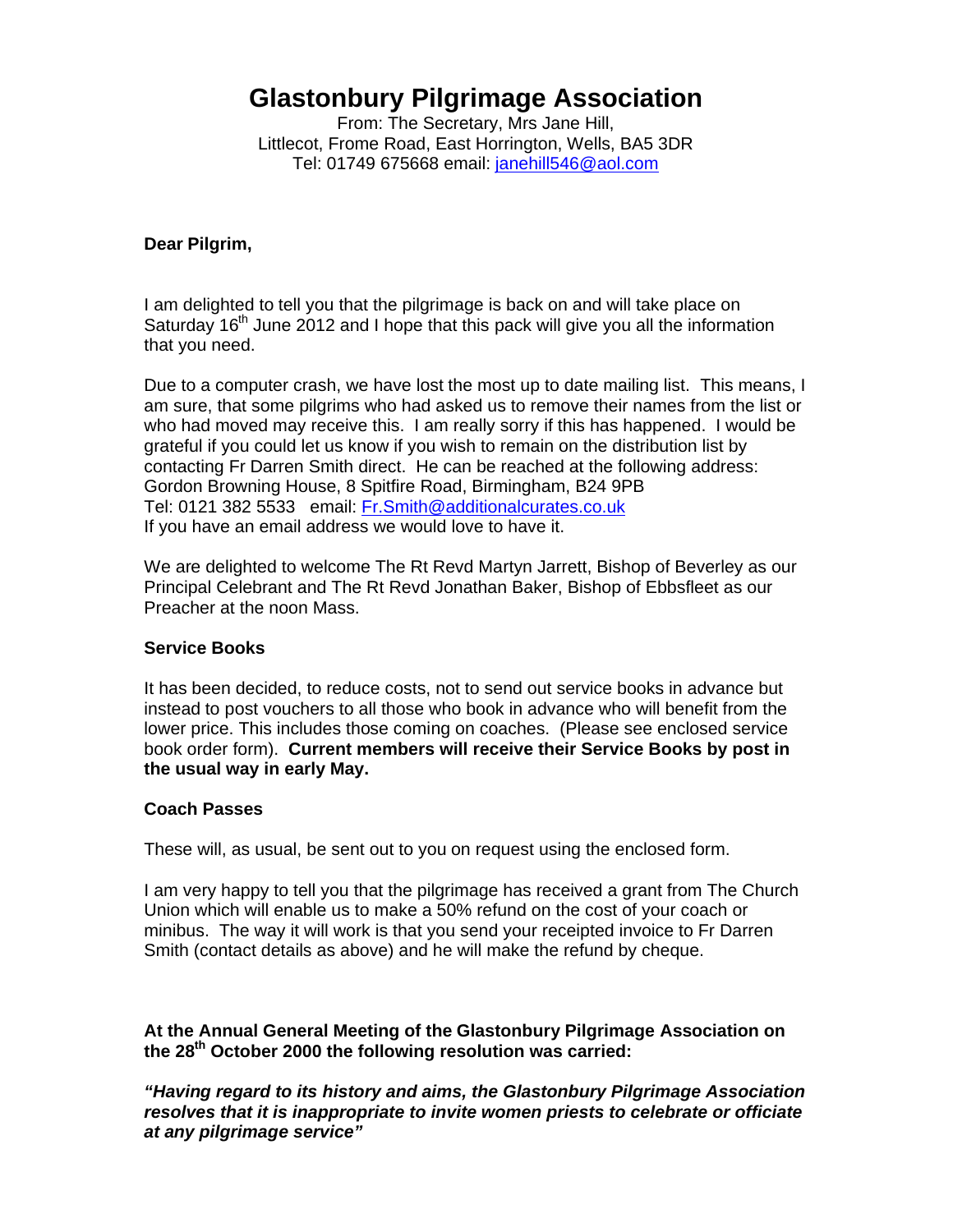## **Concelebration**

Priests who wish to concelebrate are invited to come to the robing tent by 11.55 at the latest and earlier if possible. Please bring an alb. A chasuble and stole will be provided.

## **The Procession of Witness**

All Parishes are encouraged to join this Procession, which this year will be of the Blessed Sacrament. Priests, servers and choirs may robe and are welcome to bring their parish banners but not processional crosses.

Parish parties will be at the front of the Procession, ahead of the Blessed Sacrament, and there will be a place reserved for those who have walked to Glastonbury. Other pilgrims, and those watching in the High Street, should follow the Blessed Sacrament.

Please form up in the eastern end of Glastonbury High Street, starting outside St John's Church, from 2.45 pm. The Procession will move off at 3.0 pm, and will follow the traditional route down the High Street, through the main Abbey entrance and thence into the nave. The Burtle Silver Band and the Wells City Band will accompany the hymns.

## **Pilgrimage Office**

At the AGM last October Robin Thwaites returned to the Council as Deputy Chairman. He has arranged for the dedicated pilgrimage telephone to be reinstated and is more than happy for anyone to contact him on: **01373 832767** or to email him at robinrthwaites@btinternet.com

With very best wishes and looking forward to seeing you in June.

**Jane Hill Hon. Secretary**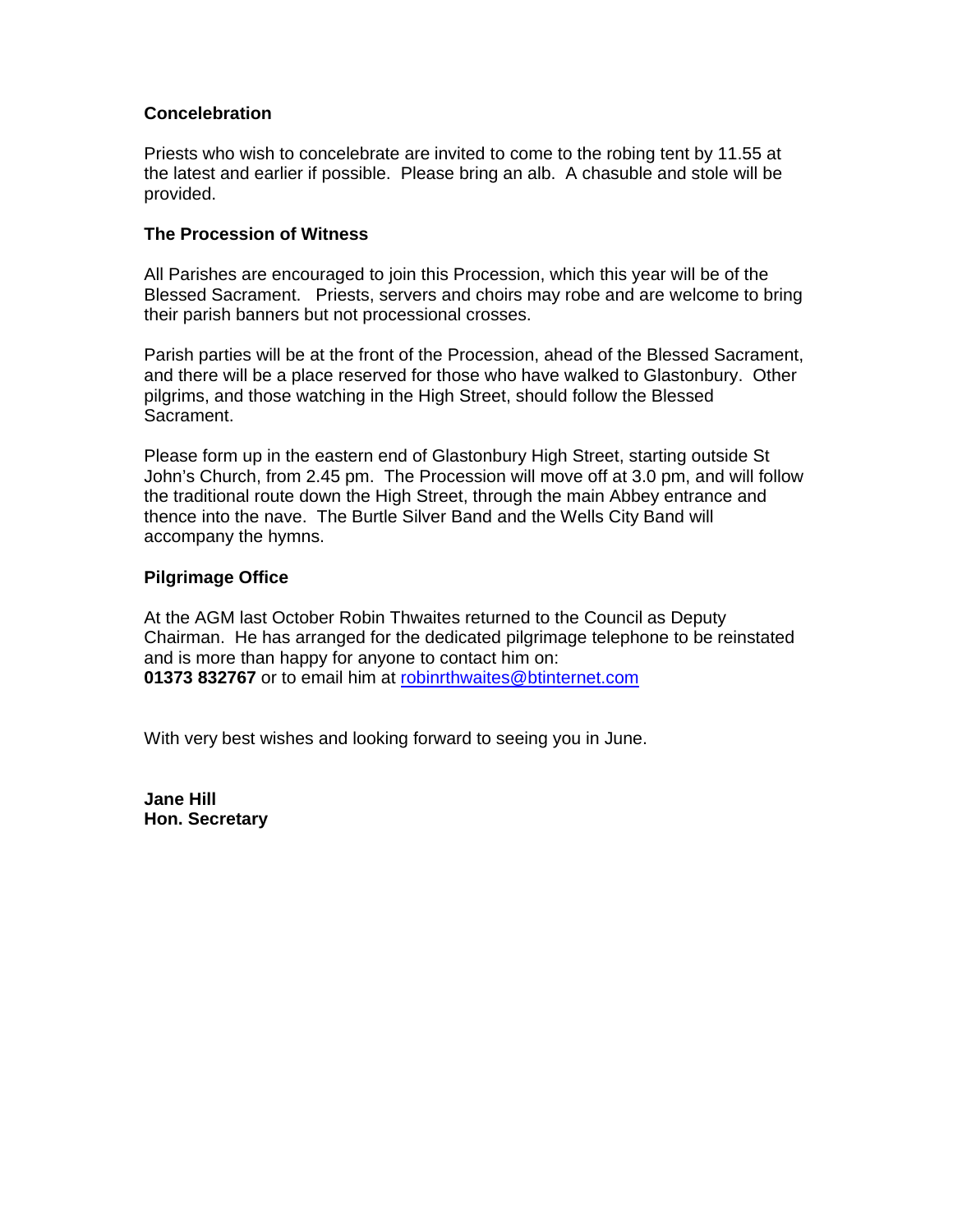## **Glastonbury Pilgrimage 2012**

## *"All for Jesus"*

#### Friday 15 June

**6.00 pm: Vigil Mass of the Sacred Heart of Jesus** in the Undercroft of the Abbey Church Celebrant: The Rt Revd John Ford, *Chairman of the Pilgrimage Association. (Entrance by the Silver Street Gate)* 

#### Saturday 16 June

**9.45 am Liturgy of the British Orthodox Church by His Eminence Abba Seraphim, Metropolitan of Glastonbury .** 

#### **Events for Children and young people**

- **10.30 –**
- **11.30 am Confessions and Anointing** *in St Patrick's Chapel*
- **12.00 noon Solemn Concelebrated Mass of Jesus Christ, the Universal King,** *sung in the Nave of the Abbey Church. Principal Celebrant:* The Rt Revd Martyn Jarrett, Bishop of Beverley. *Preacher:* The Rt Revd Jonathan Baker, Bishop of Ebbsfleet
- **3.00 pm Procession of the Blessed Sacrament to the Abbey for Solemn Benediction** *in the Nave of the Abbey Church Officiant and Preacher:* The Rt Revd John Ford, the Bishop of Plymouth.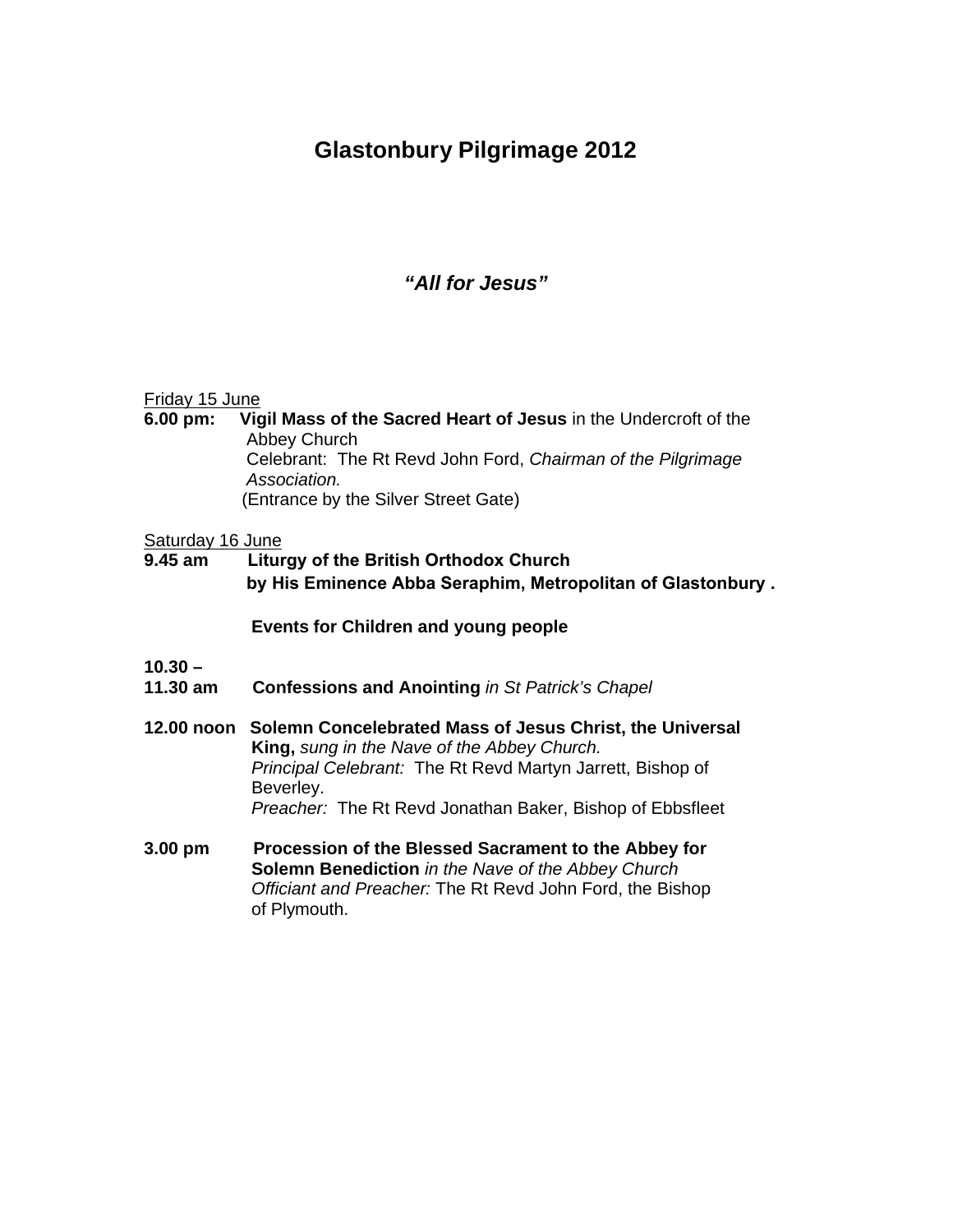## **The Glastonbury Pilgrimage Association.** Registered Charity Number: 204595 **Glastonbury Pilgrimage Saturday 16th June 2012 All general enquiries to the Pilgrimage Office: 01373 832767 robinrthwaites@btinternet.com**

**Please use this form if you are ordering SERVICE BOOKS in advance. There will be 'Fast track' entrance for those with service book vouchers By post only please to:**

Mrs Jane Hill, Littlecot, Frome Road, East Horrington, Wells, BA5 3DR 01749 675668 janehill546@aol.com

|--|--|--|

Parish: ………………………….….. Diocese:……………………………………….

Named contact person on pilgrimage day……………………………….. Mobile number for named person……………………………………….

Please complete for service books:

Members ……….………… @ £10.00 You can join before the pilgrimage which will entitle you to attend the AGM in the autumn or you can fill in the forms on the day at the secretary's tent. Pilgrims  $\ldots$   $\ldots$   $\ldots$   $\ldots$   $\ldots$   $\ldots$   $\ldots$   $\ldots$   $\ldots$   $\ldots$   $\ldots$   $\ldots$   $\ldots$   $\ldots$   $\ldots$   $\ldots$   $\ldots$   $\ldots$   $\ldots$   $\ldots$   $\ldots$   $\ldots$   $\ldots$   $\ldots$   $\ldots$   $\ldots$   $\ldots$   $\ldots$   $\ldots$   $\ldots$   $\ldots$   $\ldots$   $\ldots$   $\ldots$   $\ldots$   $\$ Children under 16………..FREE

**Current members will receive their service books by post.** To cut the cost of postage, vouchers will be sent to everyone who orders books in advance which will be sent out in early May. **Please do not over order books as more can be obtained on the day.** Cheques should be made payable to **Glastonbury Pilgrimage Association** and sent to the above address.

Amount enclosed £…………………